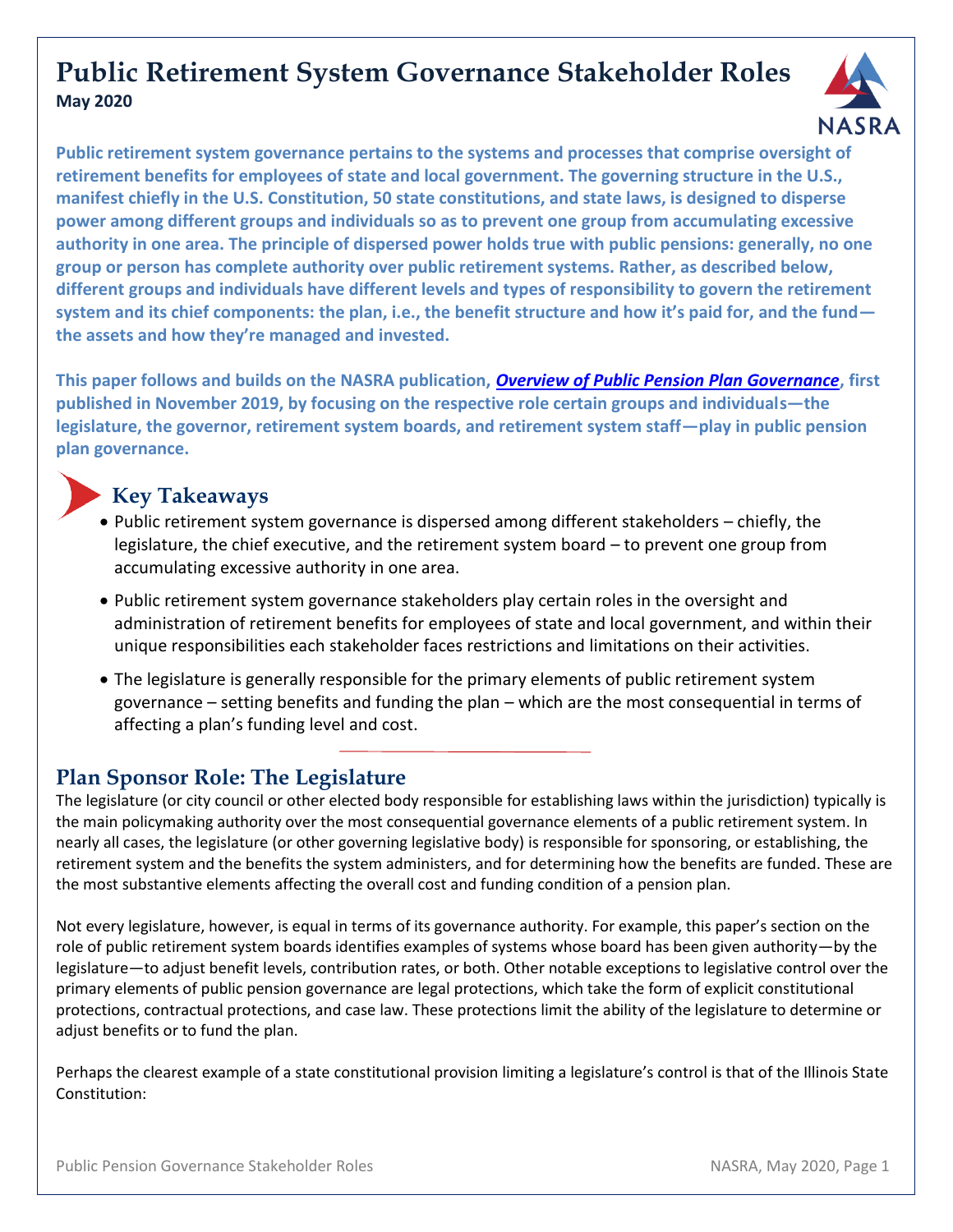Membership in any pension or retirement system of the State, any unit of local government, or school district, or any agency or instrumentality thereof, shall be an enforceable contractual relationship, the benefits of which shall not be diminished or impaired. $1$ 

Established as part of a state constitutional convention in 1970, this provision has been cited repeatedly in recent years by the Illinois Supreme Court to justify rejecting efforts by the state legislature to reduce pension benefits for public workers in the state.

Other states have different forms of constitutional protections of pension benefits for public employees; one common form is contractual protection pursuant to either the Contracts Clause of the U.S. Constitution or similar provisions in state constitutions. Such a protection precludes a legislature from diminishing an employee's benefit as any contract with the state, although many legal challenges in recent years illustrate that the extent of this protection varies among states.

Voters in two states—Louisiana and Maine—approved constitutional amendments requiring that unfunded pension liabilities be eliminated within a specified timeframe. These amendments require designated levels of funding, effectively overriding the legislature's authority to determine the level of funding, and restricts the legislature from incurring additional pension liabilities through changes to benefits.<sup>2</sup>

A different application of a state constitution requiring legislative action with respect to how a pension plan is governed is Georgia, where the constitution requires that the Georgia General Assembly establish funding standards and limit legislative changes in order to ensure the actuarial soundness of pension plans:

It shall be the duty of the General Assembly to enact legislation to define funding standards which will assure the actuarial soundness of any retirement or pension system supported wholly or partially from public funds and to control legislative procedures so that no bill or resolution creating or amending any such retirement or pension system shall be passed by the General Assembly without concurrent provisions for funding in accordance with the defined funding standards.<sup>3</sup>

The Texas State Constitution imposes pension funding requirements for the state Teacher Retirement System and Employees Retirement System that may conflict with one another, first by requiring that pension benefits be funded in a sound actuarial manner, then by limiting the employer contribution rate to 10 percent of employee pay, except in cases of emergency. The Texas constitution also prohibits legislative approval of a cost-of-living adjustment unless the plans' amortization period is 31 years or less.<sup>4</sup>

These examples of constitutional provisions serve as boundaries to the role of the legislature and other entities, such as the governor and retirement board, in effecting the primary elements of public pension plan governance: benefit levels and funding the plan.

# **The Chief Executive**

For state retirement systems, the chief executive is the governor; for retirement systems sponsored by counties, cities, and other political subdivisions, the chief executive may be a county commissioner, mayor, city manager, etc. This discussion is targeted at state retirement systems and governors, although the same principles may apply for many local retirement systems.

As with other areas of public policy, within constitutional constraints (as described previously), governors may propose changes to retirement plan design and funding, i.e., benefit levels and how benefits are structured and financed. Chief

1 Illinois Constitution, Article XIII, §5

 $\overline{\phantom{a}}$ 

<sup>2</sup> State Legal Provisions Addressing Pension Funding, NASRA, April 2017,

[https://www.nasra.org//Files/Topical%20Reports/Funding%20Policies/FundingLanguage.pdf](https://www.nasra.org/Files/Topical%20Reports/Funding%20Policies/FundingLanguage.pdf)

 $^3$  Georgia Constitution, Article 3, §10

<sup>4</sup> Texas Constitution Article 16, §67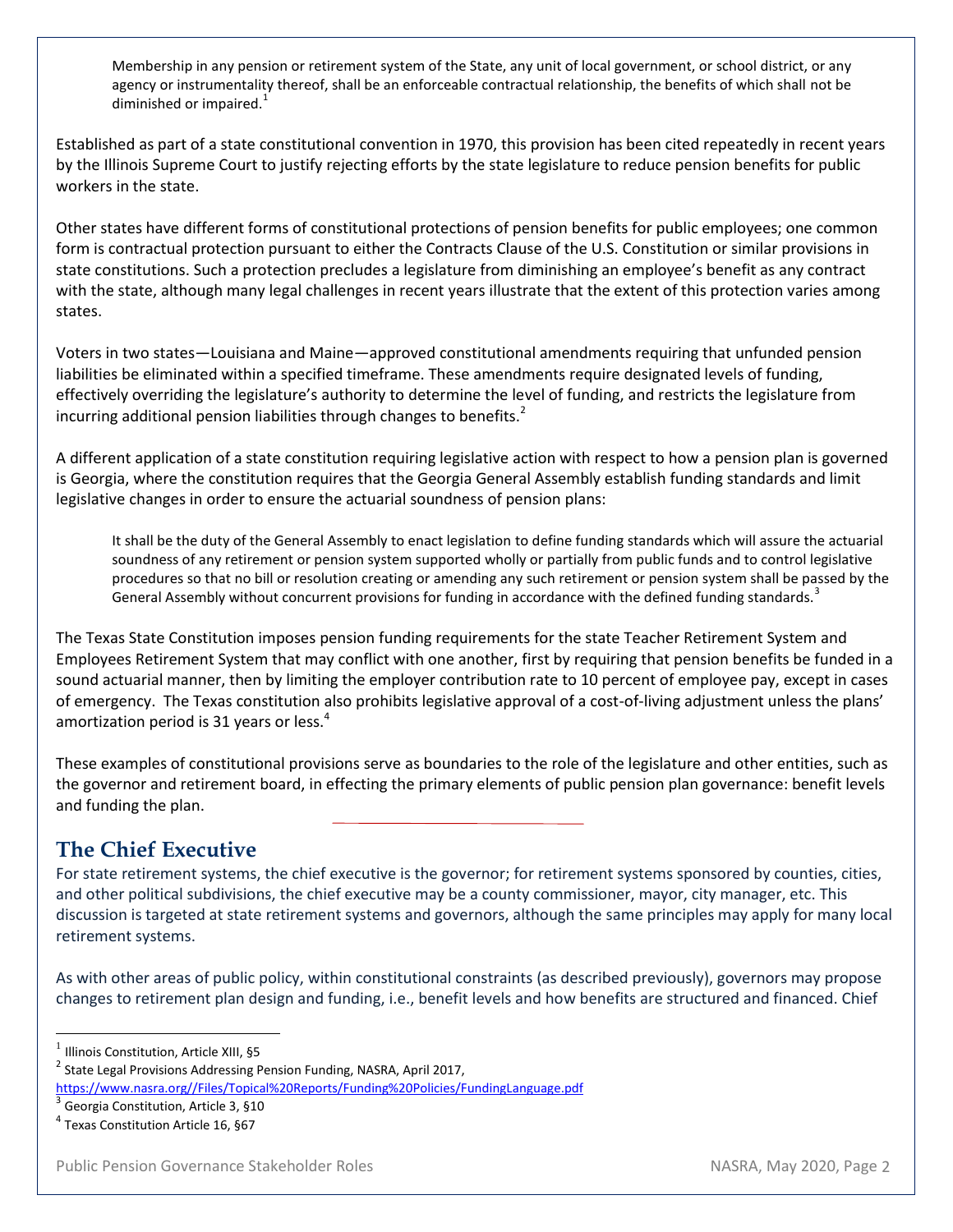executives typically also have authority to approve or deny (veto) changes to these areas after legislative approval; and governors are authorized to appoint some, and in some cases, all, members of retirement system boards.

In addition, governors usually have some budget authority, including the power to propose budgets, which may include the governor's proposal for funding the pension plan. Depending on the state and its laws governing pension funding, the legislature may accept, modify, ignore, or reject a governor's pension funding proposal.

Governors also appoint some or many members of public retirement system boards; depending on the board, other board members may be elected by system participants, serve by virtue of their position, such as a state treasurer, or may be appointed by someone else, such as legislative leaders. Once confirmed for the position, public retirement system trustees ordinarily are allowed to serve the duration of their term without threat of removal, unless in cases of malfeasance. As a result, once confirmed, public retirement system board members are independent fiduciaries and the governor or whoever appointed or elected that member has limited governance authority through that board member.

### **The Fiduciary Role: Retirement System Boards**

Public retirement system boards typically operate within a statutory framework that is created by the legislature (or city council, or equivalent), and a chief executive—governor, mayor, etc. Most public retirement systems are overseen by a board of trustees. Typically, the primary responsibility of a retirement system board is to ensure that the system is fulfilling its statutory duties in the sole interest of the members and beneficiaries of the system. These duties generally include paying benefits; calculating, with the assistance of an actuary, funding required to pay future benefits; ensuring systems are in place to control and process claims for benefits; maintaining records; and adopting rules governing various system administrative functions, such as managing funds and assets, the frequency and conduct of board meetings, etc.

Executing these responsibilities requires the board to hire (and sometimes fire) key retirement system staff; set staff compensation levels; hire and fire external consultants (for example, auditors, actuaries, asset managers, etc.), or, depending on the system, to approve rules authorizing retirement system staff to do so; and to set actuarial assumptions. Most public retirement system boards are responsible for managing assets; those boards must establish an investment policy, which provides rules and guidelines for how retirement fund assets are maintained. Some boards are responsible for selecting consultants needed to enable the system to fulfill its statutory duties; for some systems, selection of investment consultants is delegated to the staff.

One important area of governance within the area of responsibility of most public retirement system boards is the selection of actuarial methods and assumptions. These factors affect the cost and funding condition of a pension plan. Not every board, however, is authorized to select every actuarial method and assumption. In a few states, another entity, particularly the legislature, is responsible for setting the plan's investment return assumption, which is the most consequential actuarial assumption in terms of its effect on the plan's cost and funding level. For example, in Minnesota and South Carolina, the legislature sets the investment return assumption for public pension plans. In addition, as described above in the section on the role of the legislature in plan governance, state constitutions in some states prescribe actuarial methods.

In the context of public pension governance, it may be the areas over which the typical public retirement system board has no authority that are more pertinent than those areas over which these boards do exercise responsibility. With rare exceptions, public retirement system boards determine neither benefit levels provided to members nor do they approve the plan funding responsibility of the plan sponsor. These are the two most consequential factors affecting the cost and funding condition of a public pension plan.

Independent authority of many public retirement system boards is further constrained by the plan sponsor. For example, it is not unusual for public retirement system salaries to be limited to those allowed by the pay scale of the sponsoring state or city. Similarly, many retirement system operating budgets must be approved by the sponsoring government—the state, county, or city—and may not reflect the level of spending the retirement system board believes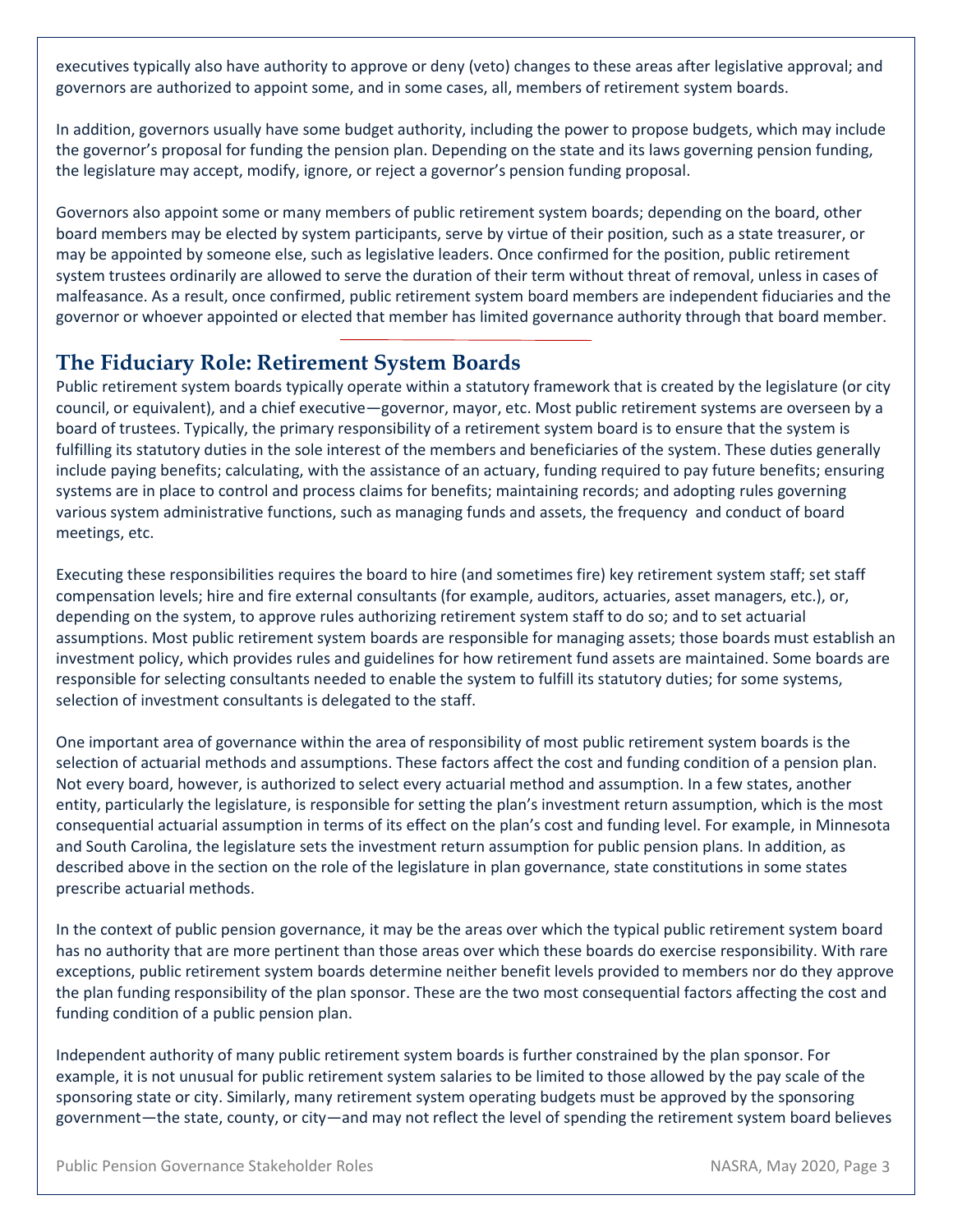is necessary to accomplish the system's objectives. Limitations, such a requirement to follow state procurement guidelines, may also exist on retirement systems' ability to procure professional services.

#### *Exceptions to limitations of board authority*

Some exceptions exist to board authority to affect benefit levels and plan funding. For example, pension reform bills enacted by the Ohio Legislature in 2012 authorize four of the state's five statewide retirement system boards to make limited adjustments to their pension plan designs. The State Teachers' Retirement System of Ohio board is authorized to adjust (up or down) retirement eligibility requirements and the plan's cost-of-living adjustment provisions if the board's actuary determines that an adjustment "does not materially impair the fiscal integrity of the retirement system or is necessary to preserve the fiscal integrity of the system." The STRS board also is authorized to reduce employee contribution rates based on specified conditions.

Boards of other retirement systems in Ohio, excluding the Ohio Public Employees' Retirement System board, also are authorized to make specified adjustments to employee contribution rates, retirement eligibility requirements, or COLAs, according to specified conditions. This authority varies by system.

Similarly, legislation approved by the Arkansas Legislature in 2013 enables the board of the Arkansas Teachers' Retirement System to adjust contribution rates, within a one percentage point range, and also to adjust the plan's retirement factor and COLA provisions, within specified ranges.

State retirement system boards in Idaho and Iowa, and Montana, for the Teachers' Retirement System, also are authorized to make adjustments to employer and employee contribution rates, within specified circumstances.

The board of the Colorado Fire & Police Pension Association was granted authority via legislation approved in 2020 to adjust employer and employee contribution rates if certain conditions are met, which include approval of 65 percent of active members and 50 percent of employers in the plan.

Some reasons for granting a public retirement system board authority to adjust benefit levels or contribution rates include expertise and expediency. Board members may be more familiar with the actuarial and financial condition of the plan. As fiduciaries, charged with operating solely in the interest of plan participants, public pension trustees must focus on the relative merits of such changes to the plan as a whole. Further, compared to the legislative process, which can require months to effect a needed change, public pension boards often are in a position to act more quickly and be more responsive to shifting conditions affecting the pension plan.

These are a few examples of public retirement system boards that are authorized to make adjustments to contribution rates and plan designs, but these cases are the exception: relatively few public retirement system boards have authority to adjust contribution rates or retirement plan designs.

#### *Retirement systems with separate investment oversight*

Approximately 20 states have public retirement system boards whose responsibilities do not include oversight of pension fund assets. In most of these cases, a separate entity and board oversee the management of the assets, allowing the retirement system board to focus on administration of the plan and its benefits. Figure A illustrates the states with a separate investment function for one or more statewide retirement funds.

Where separate investment entities exist, they fall into one of two broad categories: those with boards that oversee the management of the assets, and those with sole fiduciaries.